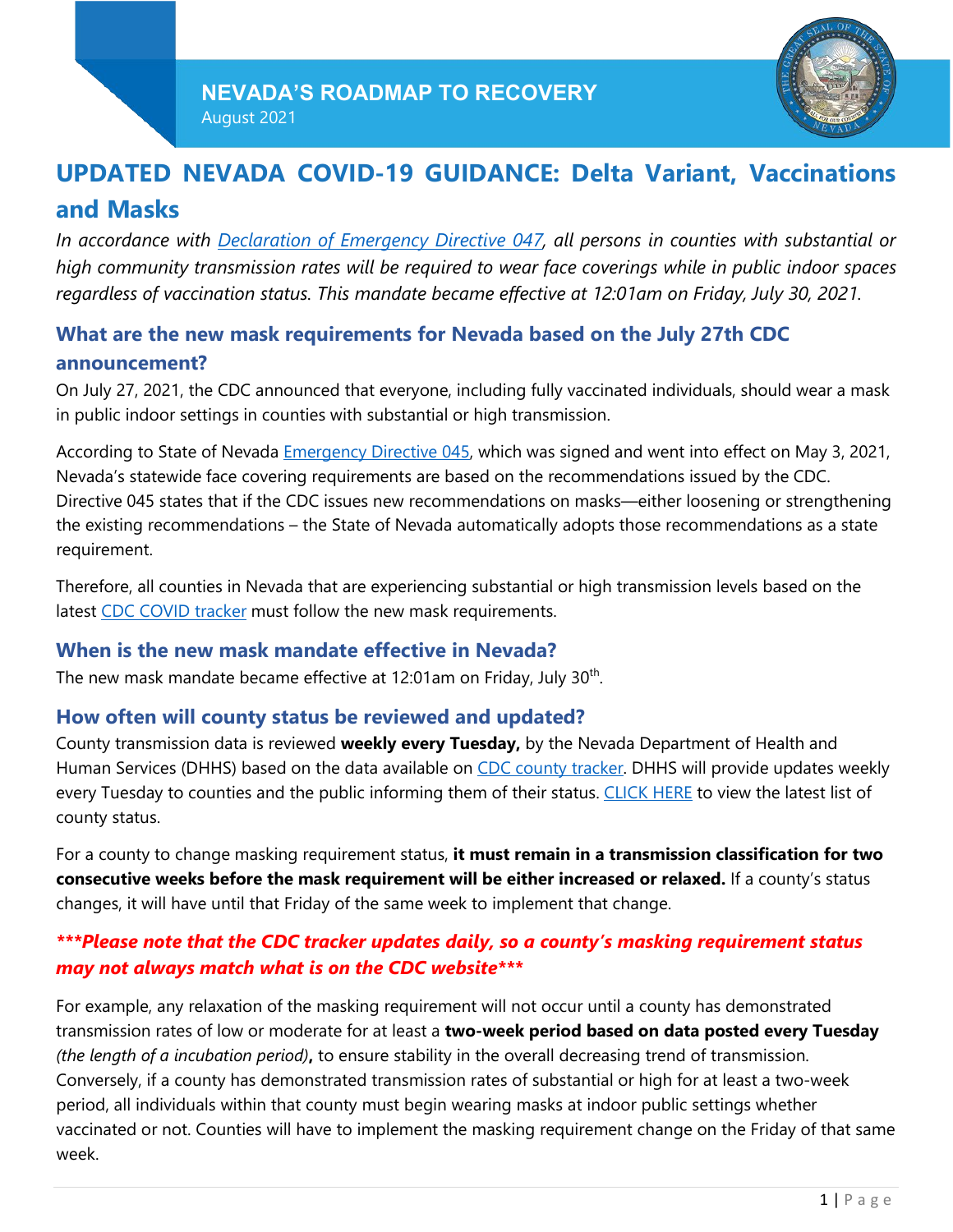August 2021



### **So my county could get rid of the mask mandate for vaccinated individuals?**

Yes. If your county reduces transmission levels to moderate or low for two consecutive weeks, then vaccinated individuals will no longer be required to wear a mask in indoor public settings. Unvaccinated individuals will still be required to wear masks while indoors or while in crowded outdoor settings.

### **What is a "public indoor setting?"**

A "public indoor setting" is any indoor area where other people who are not members of your own household are present. This includes offices, breakrooms, and other areas where people from multiple households may interact, even though the general public (i.e., the public at large) does not have access to the area.

"Indoor" means any enclosed space that has a listed fire code capacity, or is primarily enclosed, whether by rigid or non-rigid, permanent or temporary wall and roof structures. This would include, for example, tents with walls. However, it does not include structures that consist solely of an overhead cover, such as canopies or awnings.

In counties with substantial or high transmission risk, face coverings should be worn at all times in indoor public settings, including, but not limited to:

- Indoor Public spaces, such as:
	- o Inside grocery stores, shops, malls, casinos, and other places of business.
	- o Inside theaters, museums, art galleries, and other cultural venues.
	- $\circ$  Inside public buildings, including the DMV, social services offices, and similar locations.
	- o Inside gyms, saunas, fitness studios, and similar venues.
	- o All other indoor public venues.
- Public or Private Transportation or paratransit that others HAVE used or WILL use:
	- o While riding on public transportation or paratransit.
	- o While riding in taxis, private car services, monorails, trams, and rideshares like Uber and Lyft.
	- $\circ$  While driving or operating any form of transportation or paratransit when passengers not in your same household are present. When no passengers are present, face coverings are still strongly recommended.
- While at work:
	- o When interacting in-person with members of the public.
	- o When in any space visited by the general public, even if no one else is present.
	- $\circ$  When in any space where food is prepared or packaged, for sale, or generally distributed to others.
	- o When walking though common areas, such as hallways, stairways, elevators, and parking facilities.
	- $\circ$  In any room or enclosed area where other people (except for members of the person's own household or residence) are present.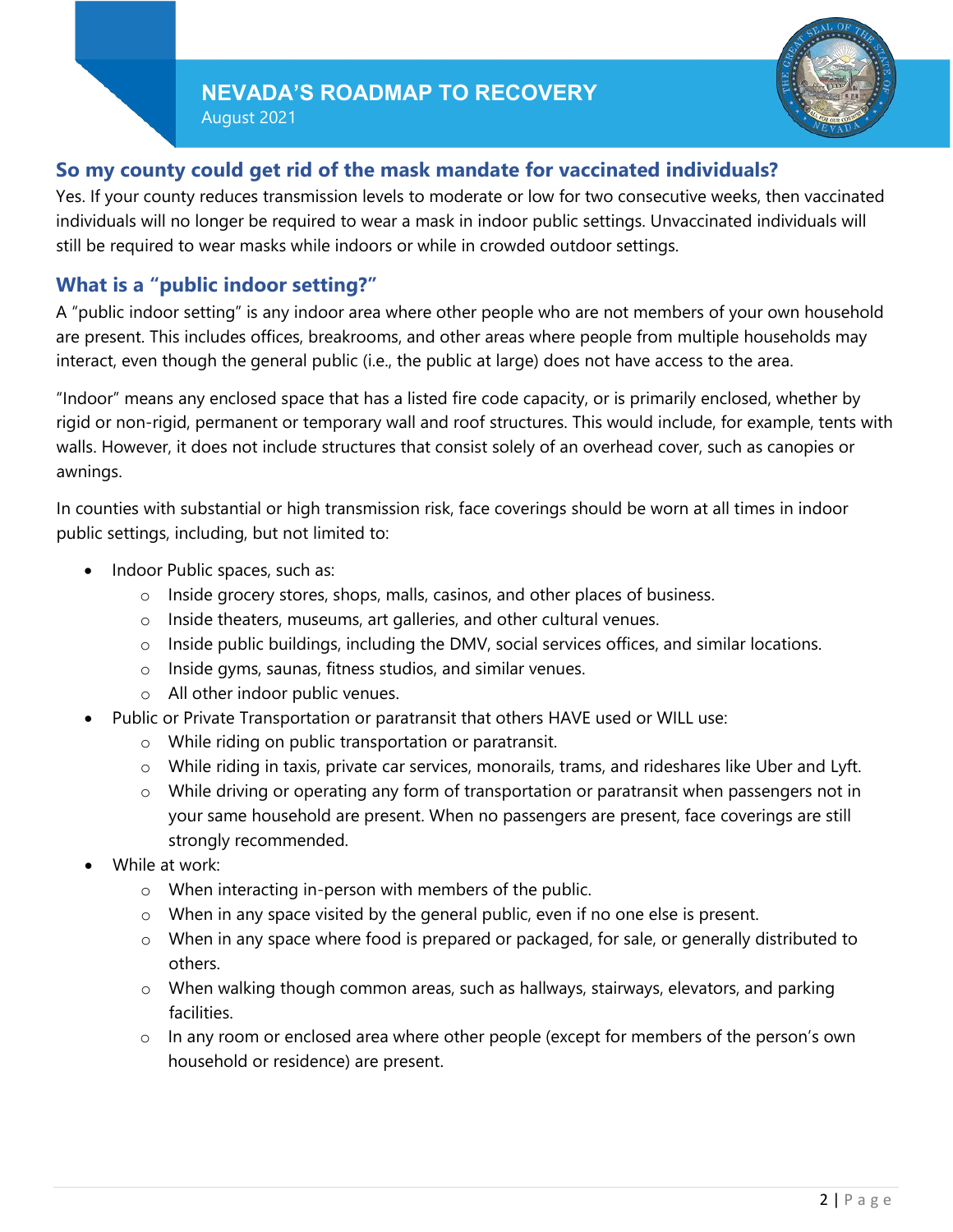## **NEVADA'S ROADMAP TO RECOVERY**

August 2021



### **What are the mask requirements in counties with "low" or "moderate" transmission?**

In counties with "low" or "moderate" transmission, the mask requirement remains the same as it was before the CDC's July 27th announcement. That is: unvaccinated individuals MUST wear a mask while indoors or while in crowded outdoor settings. Vaccinated individuals do not need to wear a mask either indoors or outdoors. However, **wearing a mask is now recommended** when in a crowded setting, especially indoors.

#### **Are there any exemptions to who has to wear a mask?**

Yes. Pursuant to Directives 045 and 047, the exemptions that were in place prior to the CDC's July 27 announcement remain in place. These exemptions include:

- **Children who are 9 years of age or younger**, except in school settings. (School settings will be addressed in subsequent guidance.) Children 2-9 years of age are strongly encouraged to wear face coverings in public spaces, including in childcare and daycare settings.
- **People who have a medical condition, disability, or other health reason** that prevents them from wearing a face covering. This includes people with any medical condition for whom wearing a face covering can obstruct their breathing or who are unconscious, incapacitated, or otherwise unable to remove a face covering without assistance. Individuals exempted under this provision should wear a nonrestrictive alternative, such as a face shield, if possible.
- **People who are experiencing homelessness**. These individuals are strongly encouraged to continue to practice social distancing, to wear face coverings if possible, and to seek out community services where available.
- People who are hearing impaired, or when in communication with an individual who is hearing impaired where the ability to see the mouth is essential for communication.
- People for whom wearing a face covering would create a **risk to the person as related to their work,** as determined by local, state, or federal regulators or workplace safety guidelines.
- People who are **obtaining services** involving the nose or face for which temporary removal of the face covering is necessary to perform the service.
- People who are at a restaurant or other establishment that offers food or beverage services, while they are *actively* **eating or drinking**.
- **Vocal performers** during performances when a face covering cannot be worn due to the nature of the performance. Face shields should be considered as an alternative in these situations. Vocal performers include singers, comedians, magicians, open-mic and karaoke performers, etc.
- **Musicians playing a musical instrument**, such as a woodwind or brass instrument, may remove their face covering during an indoor practice or performance if the face covering cannot be used while playing the musical instrument.
- **Athletes** while playing or practicing.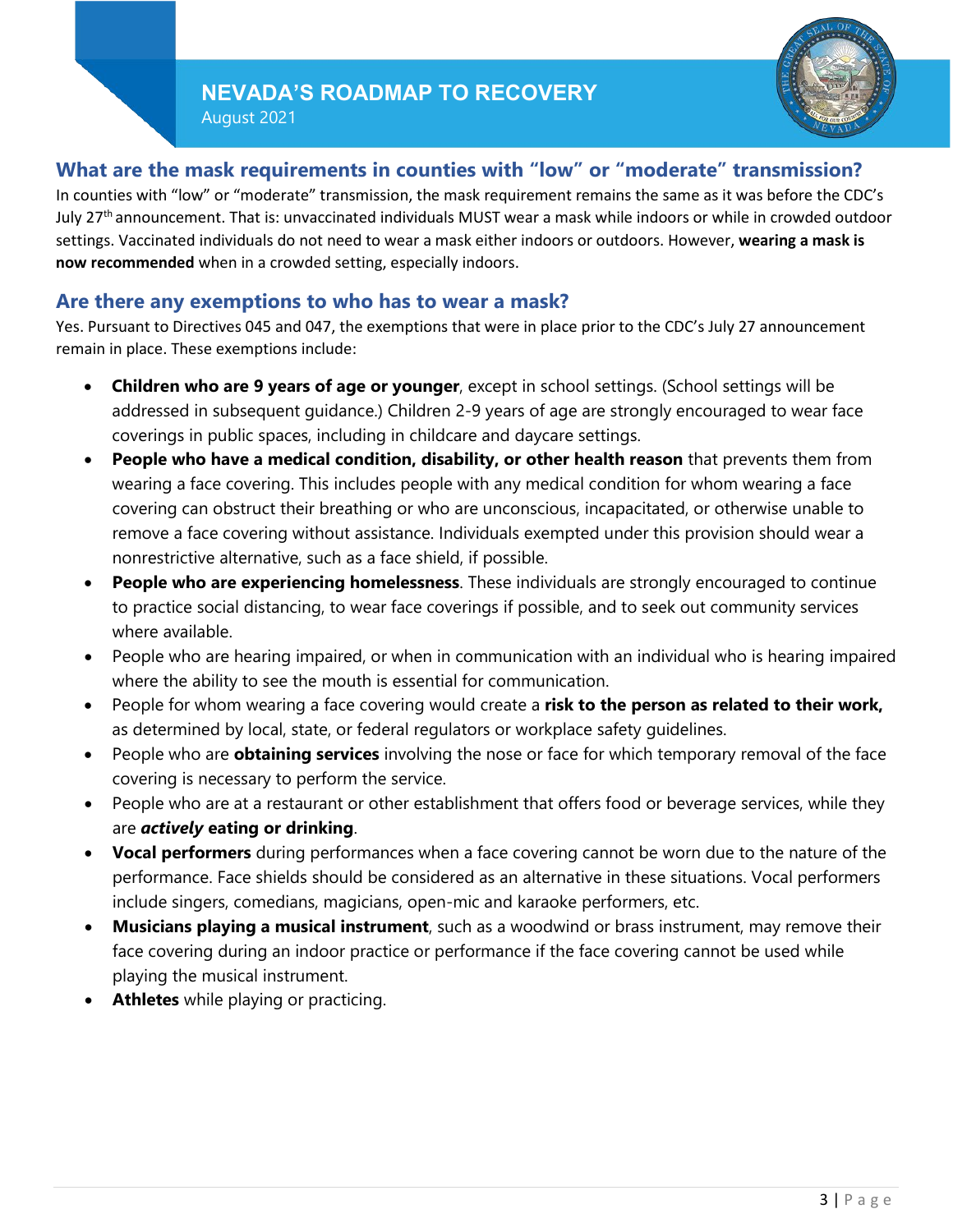

## **Is there a masking exception for large events in counties with "substantial" or "high" transmission rates?**

Yes. [Click](https://nvhealthresponse.nv.gov/wp-content/uploads/2021/08/8.16.21-Masking-Exception-Option-for-Large-Events.pdf) here for Detailed Guidance on the Masking Exception Option for Large Events.

### **What We Know About Covid-19 And Delta Variant**

COVID-19 vaccines can help prevent the Delta variant of COVID-19 and all other strains from spreading even further. In addition, vaccines help prevent the evolution of new variants that may be more transmissible or cause more severe illness. Most transmission happening around the country is among unvaccinated people and in areas with low vaccination rates. We need more people to get vaccinated to stay ahead of changes in the virus.

COVID-19 vaccines are effective against severe illness and death from SARS-CoV-2 infection, but with increased disease transmission due to the Delta variant, the implementation of layered prevention strategies, such as masking, are needed to reduce disease transmission and prevent future mutation.

#### • **Vaccines are working.**

- o Fully vaccinated individuals have a very strong degree of protection against the variants, including Delta, and they are also helping to reduce the spread of the virus in communities. They are overwhelmingly avoiding severe illness, hospitalization, and death. Unvaccinated individuals account for virtually all the hospitalizations and deaths in the U.S.
- o Unvaccinated individuals should get vaccinated and continue masking. With the Delta variant, this is more urgent than ever. The highest spread of cases and severe outcomes is happening in places with low vaccination rates.
- **Data show Delta is much more contagious than past versions of the virus.**
	- o The emerging evidence about the Delta variant demonstrates it is more formidable than the original virus. Delta spreads more than twice as easily from one person to another, compared with earlier strains.
	- o New data show that people infected with Delta have higher viral loads—meaning more virus in their body—than with previous variants.
	- $\circ$  Delta is causing some "vaccine breakthrough infections," meaning infections in fully vaccinated people, than other strains have. Some vaccinated people can get Delta in a breakthrough infection and may be contagious. Importantly, the vaccines prevent most severe infections from any strain of COVID-19.
		- In contrast to the Alpha strain, new data show that fully vaccinated people who are infected with the Delta variant might be infectious and might potentially spread the virus to others.
	- o Even so, **vaccinated individuals represent a very small amount of transmission occurring around the country and most breakthrough infections are mild.** Vaccines are working as they should -- they are preventing severe illness, hospitalizations, and death.
	- o Virtually all hospitalizations and deaths continue to be among the unvaccinated.